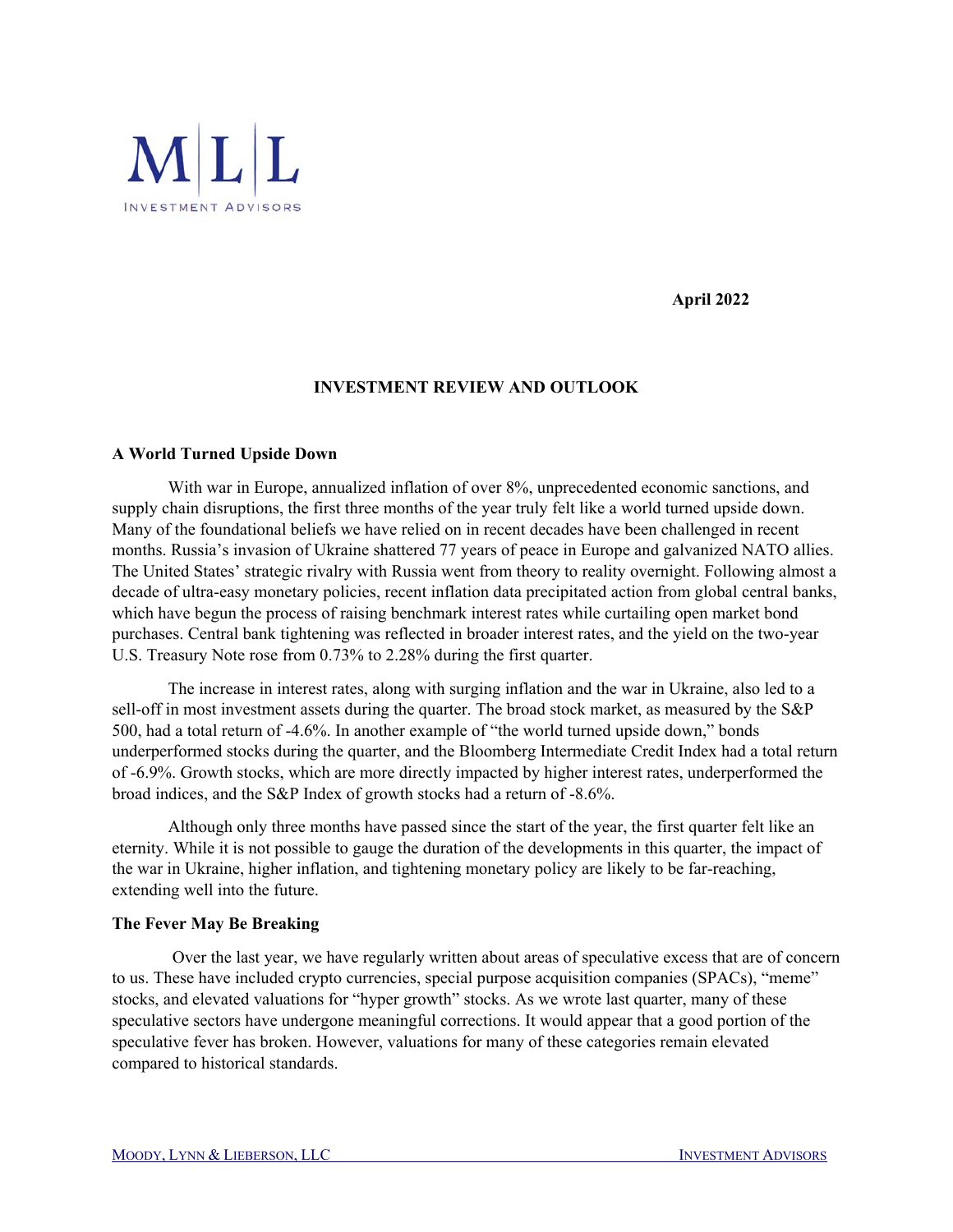More recently, another kind of fever has taken center stage in the minds of most citizens: inflationary fever. Prices have risen across the board, and the recent increase in energy prices has only exacerbated the trend; since the start of the year, spot prices for U.S. natural gas and crude oil have risen 105% and 41%, respectively. Inflation is a particularly vexing phenomenon to analyze because its causes can be manifold. We have written about the extraordinary monetary and fiscal policies of recent years, and these have likely contributed measurably to current levels of inflation. Also, the COVID-19 pandemic disrupted supply chains, which led to supply shortages and backlogs of many goods. The collapse of energy prices in 2020 had the effect of curtailing exploration and production spending in the oil and gas industry, which, along with demand recovery, led to the current spike in energy prices. Following a postpandemic snapback, labor markets have remained tight, and there is a shortage of workers in many industries. The labor shortage has many root causes, including aging populations, skills shortages in certain subsectors, and the lingering impact of policies and programs established during the pandemic. The current inflationary environment in the United States has taken hold against a backdrop of combined monetary and fiscal stimulus estimated at over \$5.5 trillion during the years 2020–2021 (equivalent to 26% of the 2021 GDP). This stimulus occurred at a time when many sectors of the economy were operating well below capacity. Stated simply, extraordinary monetary and fiscal actions collided head on with an economy that was operating below its full potential.

 As is the case with making guesses about the weather, stock market, or results of the upcoming baseball season, experience has taught us that predictions are rarely worth more than the paper on which they are written. With that caveat, we would like to share a few observations about the current inflationary environment. Starting with the demand side, central banks in the United States, Europe, and Japan have begun a cycle of tightening that, as noted above, has already had a meaningful impact on benchmark interest rates. Also, the Federal Reserve has begun the process of "tapering" open market purchases of securities; monthly open market purchases are expected to decline from over \$150 billion in 2021 to less than \$15 billion by mid-year 2022. In terms of fiscal policy, it is important to note that the \$1.9 trillion COVID-19 relief package, which was approved in early 2021, will have diminishing effects as we move through the year ahead. The impact of lower stimulus levels, along with the reduced purchasing power due to higher prices, is having an impact on consumer's disposable income, which, according to Piper Sandler research, is expected to flatten year-over-year in 2022. Consumer sentiment, as measured by the University of Michigan, recently reached its lowest reading in over two years.

 On the supply side of the economy, it is more difficult to measure the response to increases in demand; the myriad of industries and individual companies cannot be easily analyzed in a timely fashion. However, there are a few indicators we are watching that may prove helpful in thinking about the direction of inflation. According to Kimberlite Research, in response to higher energy prices, the domestic rig count is expected to rise by over 20% in 2022. Furthermore, the domestic production of oil and gas has already begun to recover and is expected to reach 12 million barrels per day later this year, according to the Energy Information Administration. Retail inventories, adjusted for inflation, rose 5% during the first quarter of 2022, according to Piper Sandler research; this growth is well above the trendline. As inventories have been replenished, the demand for trucking services has declined. FreightWaves, which measures U.S. trucking volumes, reports that, on average, demand for trucking services has declined more than 30% since the start of 2022. Used car prices, which surged over 50% from 2020–2021, have also begun to decline, and the Manheim car auction service reports that used car prices declined 5% during the first two months of the year.

 Another part of the economy that has seen strong inflation is the housing sector. Housing prices have surged in recent years, and the Case-Shiller National Index of home prices has risen by over 30%